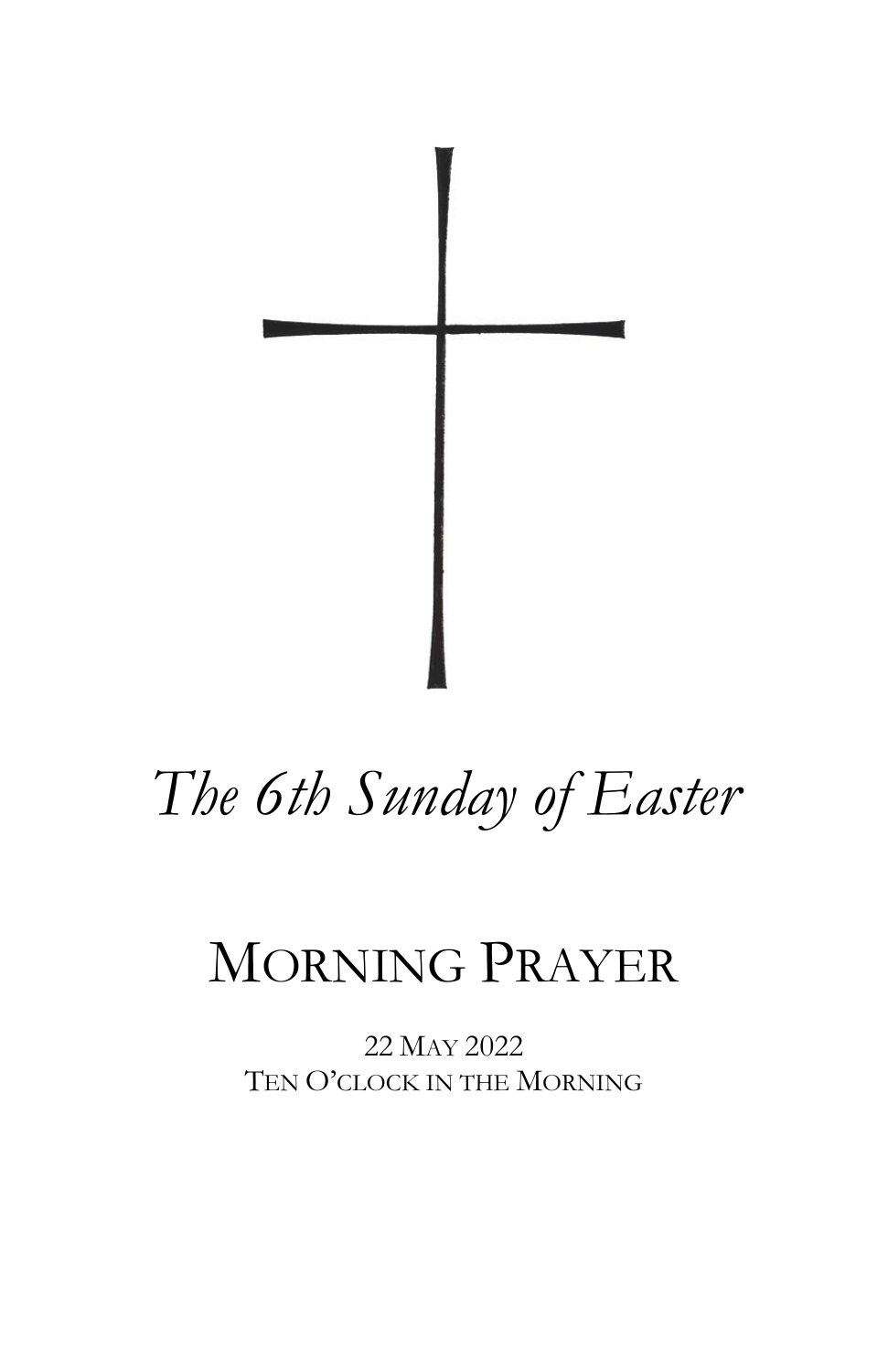# *Saint John's Church, Mobile*

Welcome to Saint John's. Since its founding in 1853 Saint John's has been an Episcopal parish church in the heart of Mobile. From our beginning worship has been central to our common life. Originally located ten streets West of Christ Church, Saint John's moved to its current location in 1956, to what was then nearly at the city limits. If you are interested in learning more about Saint John's or becoming a member of our parish community, please speak with one of the clergy or call the parish office at (251) 479-5474. Saint John's can be found on the Internet at [www.stjohnsmobile.org.](http://www.stjohnsmobile.org/)

> **THE FLOWERS ON THE ALTAR** are given by Kathe Gieseler to the glory of God, and in celebration of the birthday of her brother, Karl Josef Gieseler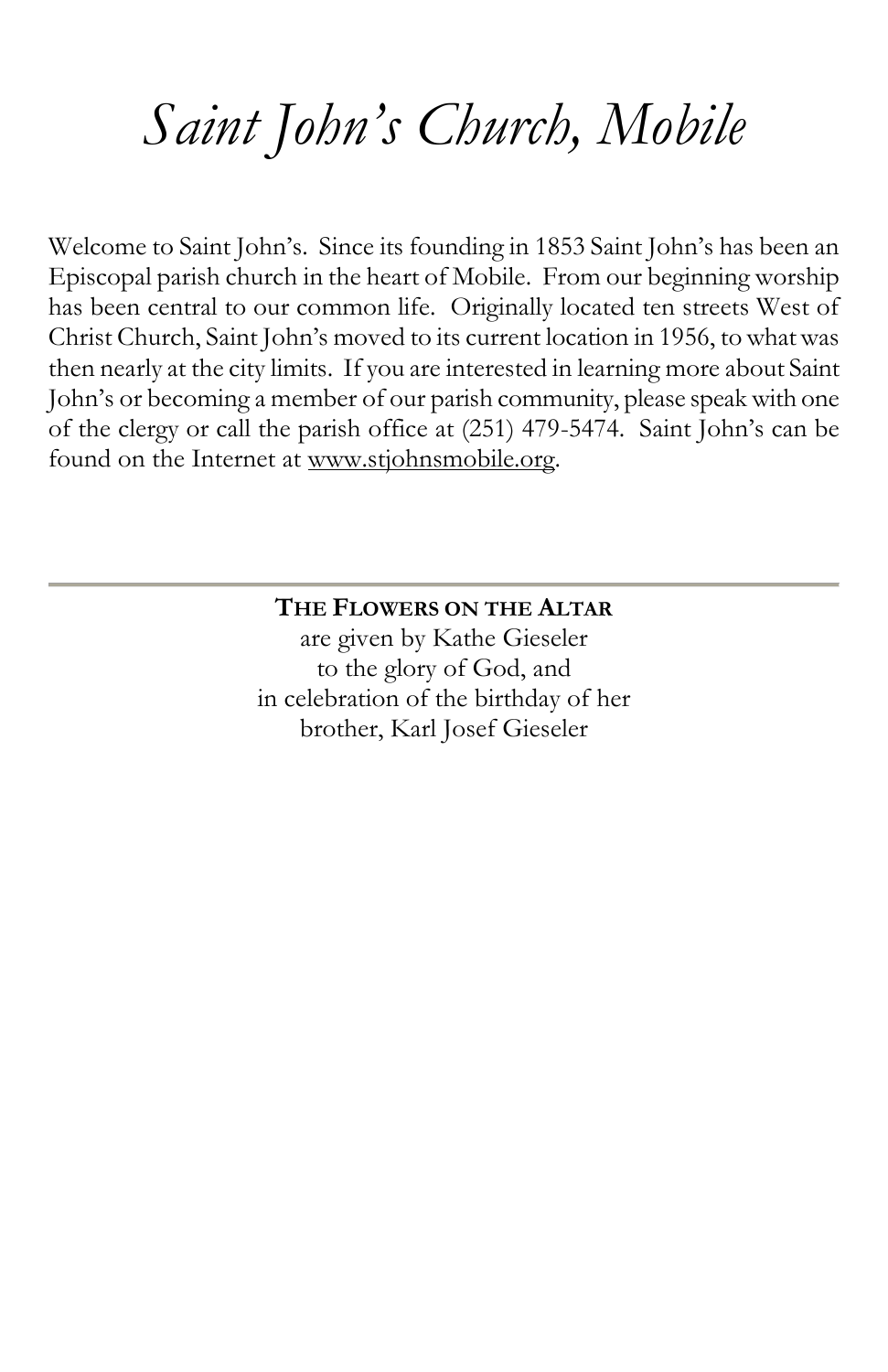1

## **Prelude**

### **THE ENTRANCE RITE**

### **Entrance Song**

*All stand as the organ begins the introduction to the entrance hymn. The Congregation sings the hymn as the choir and ministers of the assembly move to the chancel.*

### **Hymn 390** *Lobe den Herren*

Praise to the Lord, the Almighty

### **Opening Sentence** BCP p. 77

*The Officiant says*

Alleluia! Christ is risen! *People* The Lord is risen indeed. Alleluia!

#### **Confession of Sin** BCP p. 79

*The Officiant continues*

Dearly beloved, we have come together in the presence of Almighty God our heavenly Father, to set forth his praise, to hear his holy Word, and to ask, for ourselves and on behalf of others, those things that are necessary for our life and our salvation. And so that we may prepare ourselves in heart and mind to worship him, let us kneel in silence, and with penitent and obedient hearts confess our sins, that we may obtain forgiveness by his infinite goodness and mercy.

*Silence may be kept. The Officiant and People together, all kneeling.*

Most merciful God, we confess that we have sinned against you in thought, word, and deed, by what we have done, and by what we have left undone. We have not loved you with our whole heart; we have not loved our neighbors as ourselves. We are truly sorry and we humbly repent. For the sake of your Son Jesus Christ, have mercy on us and forgive us; that we may delight in your will, and walk in your ways, to the glory of your Name. Amen.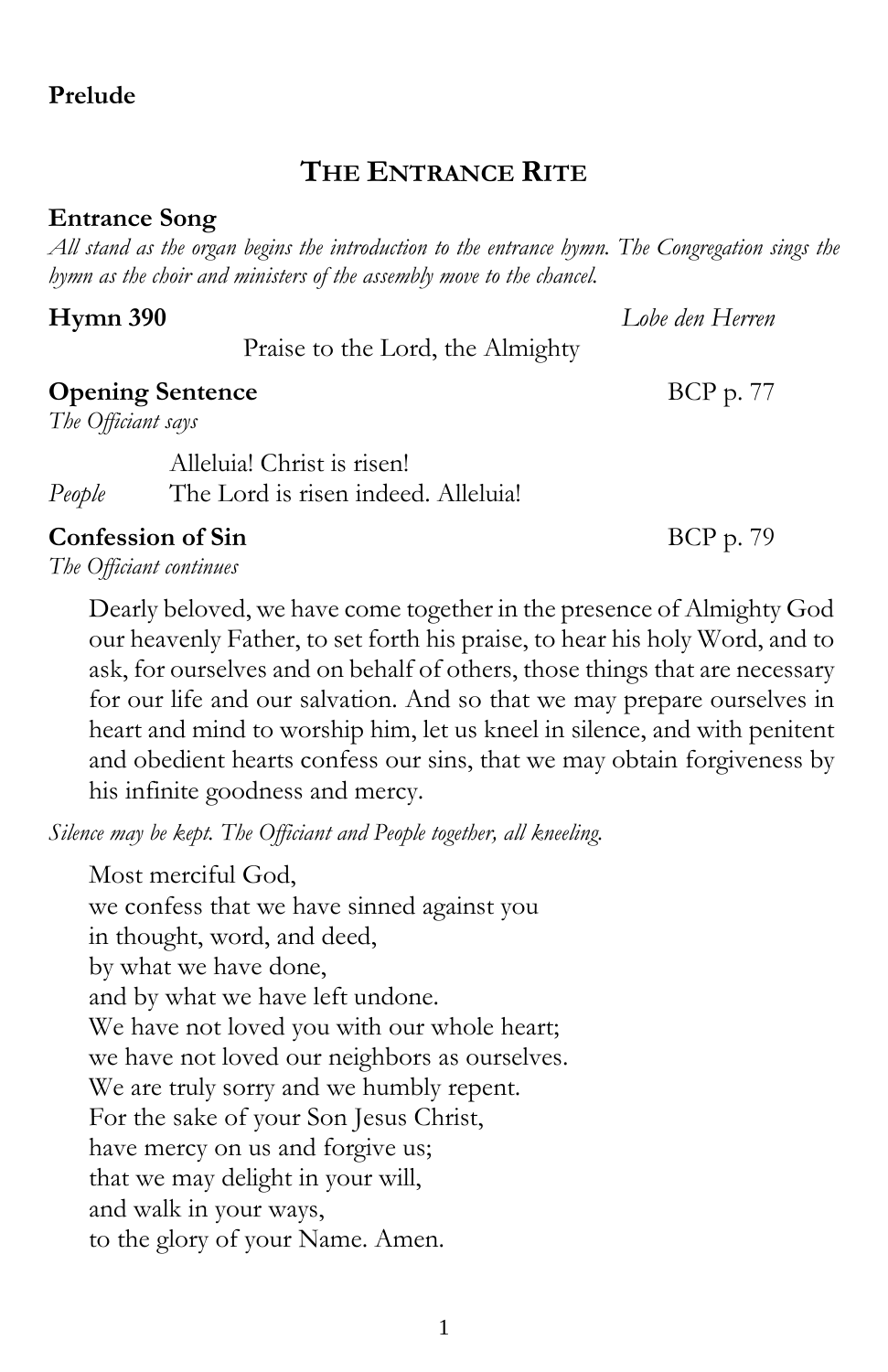#### *The Officiant says*

Almighty God have mercy on us, forgive us all our sins through our Lord Jesus Christ, strengthen us in all goodness, and by the power of the Holy Spirit keep us in eternal life.

*Amen.*

### **THE INVITATORY AND PSALTER**

*All stand. The Officiant begins*

Lord, open our lips.

*People* And our mouth shall proclaim your praise.

*Officiant and People*

Glory to the Father, and to the Son, and to the Holy Spirit: as it was in the beginning, is now, and will be for ever. Amen. Alleluia.

#### **The Invitatory** BCP p. 81

*The Officiant continues*

Alleluia. The Lord is risen indeed. *People* Come let us adore him. Alleluia.

*The Officiant and People sing* Pascha Nostrum.

| Hymn S47 | William Henry Walter (1825-1893) |
|----------|----------------------------------|
|          | Christ our Passover              |

#### **The Psalm** BCP p. 759

*The Officiant and People remain standing and pray Psalm 67.*

**Preces** BCP p. 80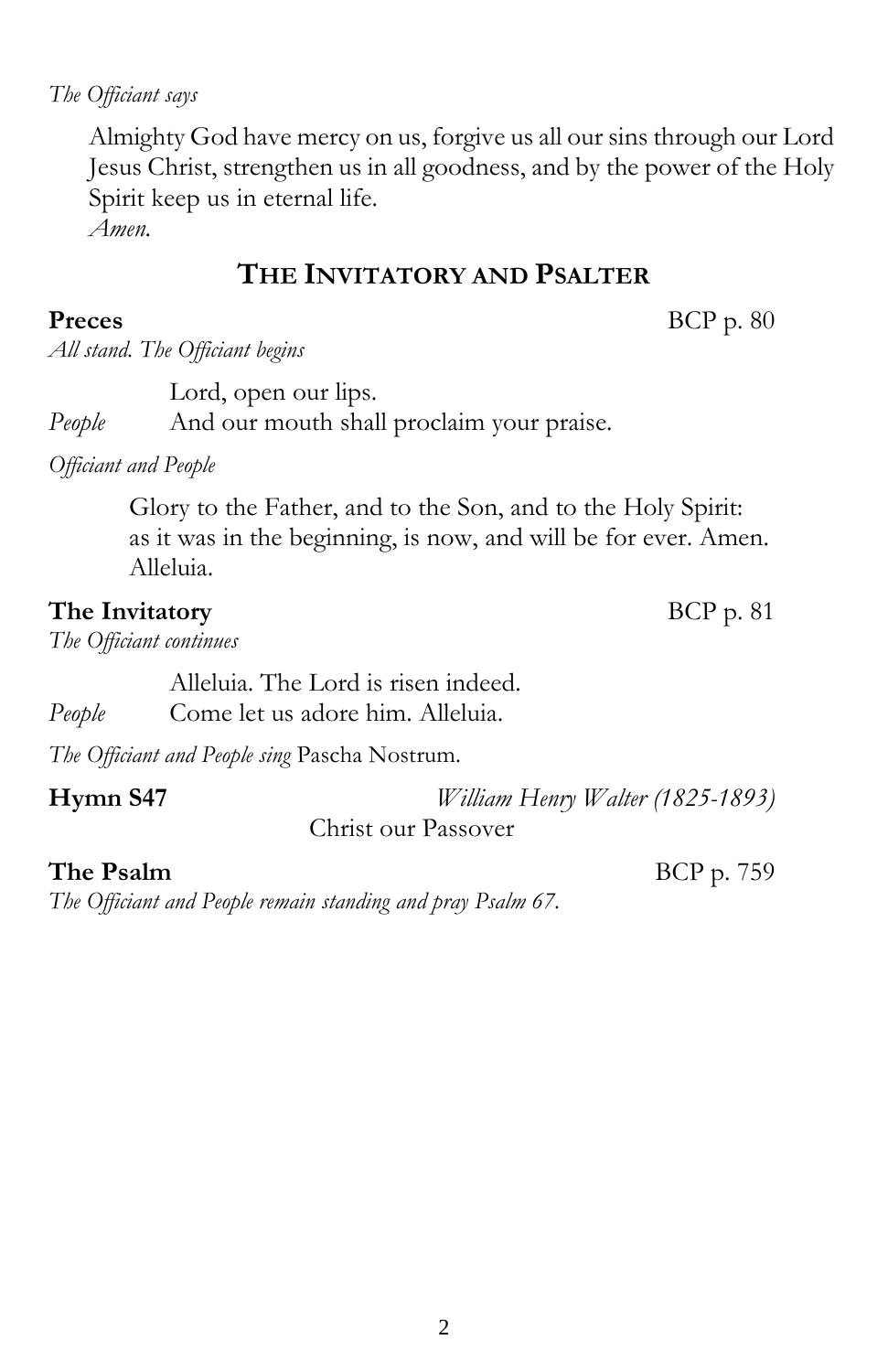**William Crotch**  $(1775 - 1847)$ 



- <sup>1</sup> May God be merciful to |us and | bless us,  $*$ show us the light of his  $|$  counte-nance  $|$  and come to  $|$  us.
- <sup>2</sup> Let your ways be known | upon | earth,  $*$ your saving |health a-|mong all |nations.
- <sup>3</sup> Let the peoples  $|$  praise you, O  $|$  God;  $*$ let |all the |peoples |praise you.
- <sup>4</sup> Let the nations be glad and  $|\sin g|$  for  $|\cos,*\$ for you judge the peoples with equity and guide all the |nations |upon |earth.
- <sup>5</sup> Let the peoples  $|{\text{praise you}}, O \; |{\text{God}}; *$ let |all the |peoples |praise you.
- $6$  The earth has brought | forth her | increase;  $*$ may God, our |own God, |give us his | blessing.
- <sup>7</sup> May God  $|$  give us his  $|$  blessing,  $*$ and may all the ends of the |earth stand in | awe of | him.

#### **THE LESSONS**

*The People may be seated.*

*The first Lesson,* Acts 16:9-15*, is now read*

A vision appeared to Paul in the night: a man of Macedonia was standing beseeching him and saying, "Come over to Macedonia and help us." <sup>10</sup> And when he had seen the vision, immediately we sought to go on into Macedonia, concluding that God had called us to preach the gospel to them.<sup>11</sup> Setting sail therefore from Troas, we made a direct voyage to Samothrace, and the following day to Neapolis, <sup>12</sup> and from there to Philippi, which is the leading city of the district of Macedonia, and a Roman colony. We remained in this city some days; <sup>13</sup> and on the sabbath day we went outside the gate to the riverside, where we supposed there was a place of prayer; and we sat down and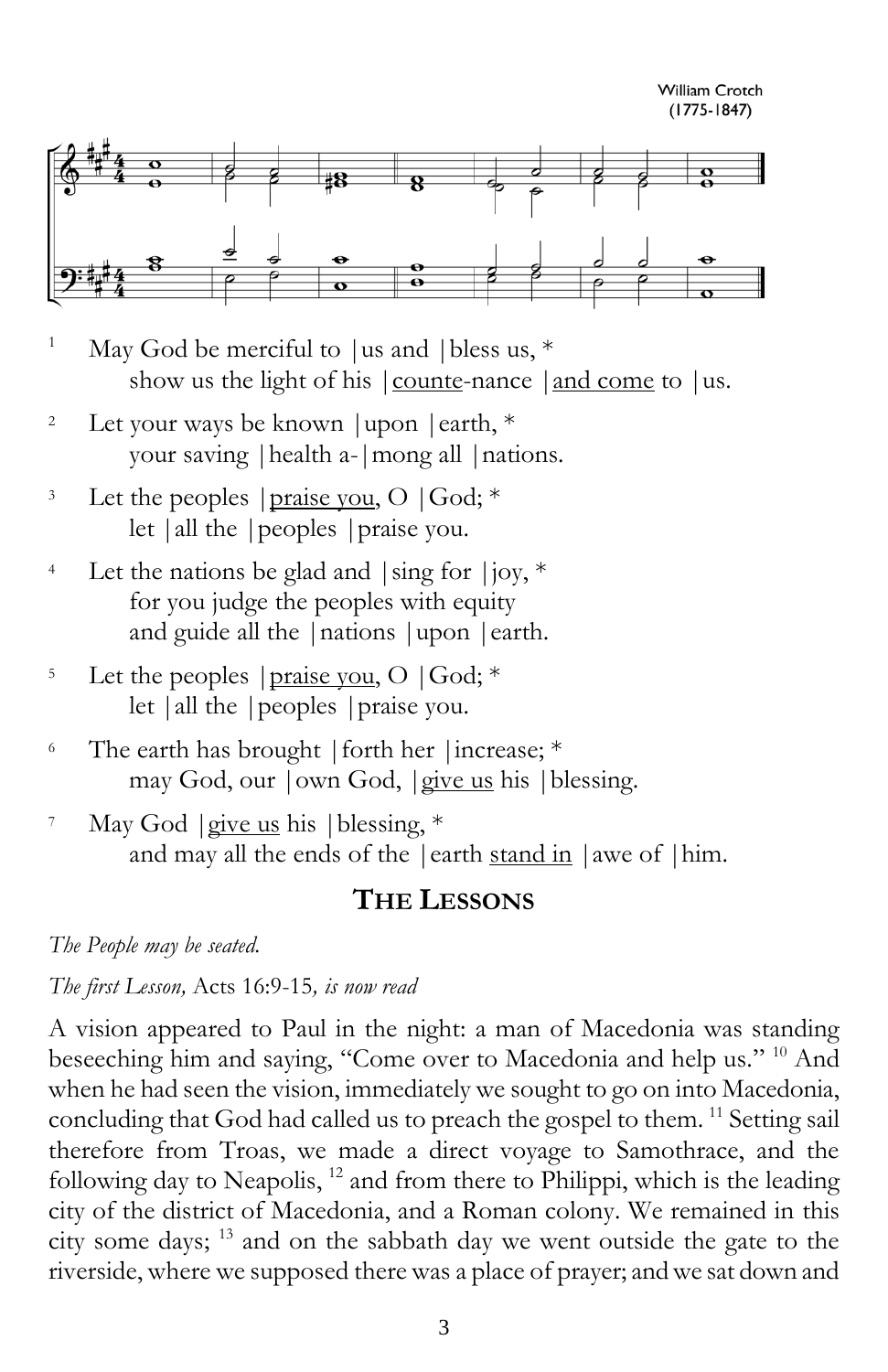spoke to the women who had come together. <sup>14</sup> One who heard us was a woman named Lydia, from the city of Thyatira, a seller of purple goods, who was a worshiper of God. The Lord opened her heart to give heed to what was said by Paul. <sup>15</sup> And when she was baptized, with her household, she besought us, saying, "If you have judged me to be faithful to the Lord, come to my house and stay." And she prevailed upon us.

*The Reader concludes*

The Word of the Lord. *People* Thanks be to God.

*The People stand and sing* Canticle 16, Benedictus Dominus Deus.



- <sup>1</sup> Blessèd be the Lord, the  $|$  God of  $|$ Israel;  $*$ he has come to his people and | set them | free.
- <sup>2</sup> He has raised up for us a  $|might|$  savior, \* born of the |house of his |servant |David.
- <sup>3</sup> Through his holy prophets he promised of old, that he would  $\vert$  save us from our  $\vert$  enemies,  $*$ from the |hands of |all who |hate us.
- <sup>4</sup> He promised to show  $\vert$  mercy to our  $\vert$  fathers  $*$ and to re | member his | holy | covenant.
- <sup>5</sup> This was the oath he swore to our | father | Abraham,  $*$ to set us |free from the |hands of our |enemies,
- $6$  Free to worship him with out | fear,  $*$ holy and righteous in his  $|\sinh|$  all the  $|\frac{d^2y}{dx^2}$  our  $|\frac{dy}{dx}|$  life.
- <sup>7</sup> You, my child, shall be called the prophet of the |Möst | High,  $*$ for you will go before the |Lord to pre|pare his |way,
- <sup>8</sup> To give his people | knowledge of sal|vation  $*$ by the for *giveness*  $|$  of their  $|$  sins.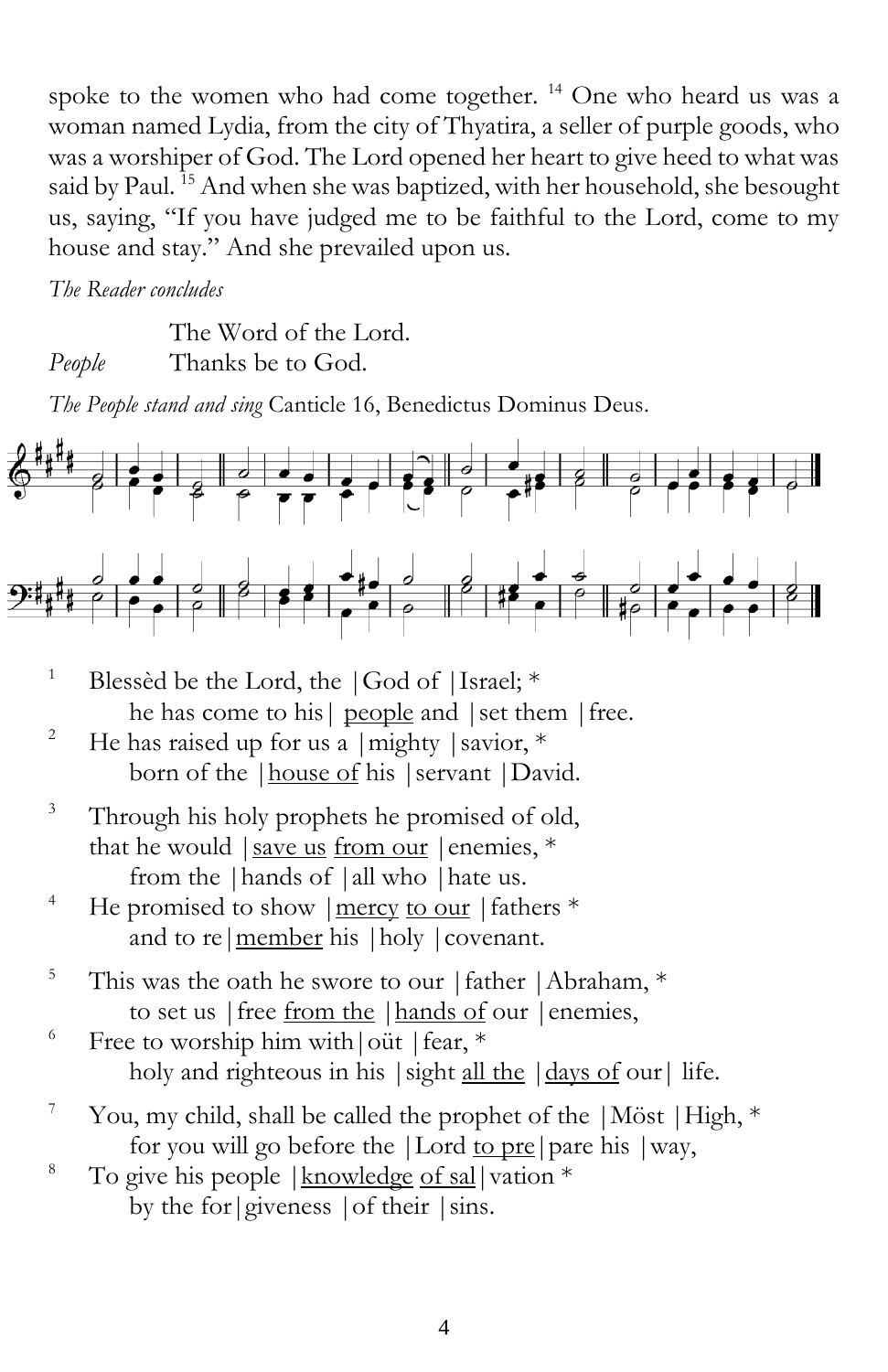

the dawn from on |high shall |break up|on us, <sup>10</sup> To shine on those who dwell in darkness and the |shadow of |death, \* and to guide our  $|\text{feet in- to the }|$  way of  $|\text{peace.}|$ Glory to the Father, and  $\vert$  to the  $\vert$  Son,  $*$ and |to the |Holy |Spirit: As it was in the be- $|$ ginning, is  $|now,*$ 

and |will be for | ever. A | men.

*The people may be seated. The second lesson,* Revelation 21:10,22-22:5*, is now read*

In the Spirit the angel carried me away to a great, high mountain, and showed me the holy city Jerusalem coming down out of heaven from God.<sup>22</sup> And I saw no temple in the city, for its temple is the Lord God the Almighty and the Lamb. <sup>23</sup> And the city has no need of sun or moon to shine upon it, for the glory of God is its light, and its lamp is the Lamb.  $24$  By its light shall the nations walk; and the kings of the earth shall bring their glory into it,  $^{25}$  and its gates shall never be shut by day  $-$  and there shall be no night there;  $^{26}$  they shall bring into it the glory and the honor of the nations.  $27$  But nothing unclean shall enter it, nor any one who practices abomination or falsehood, but only those who are written in the Lamb's book of life. <sup>22:1</sup> Then he showed me the river of the water of life, bright as crystal, flowing from the throne of God and of the Lamb<sup>2</sup> through the middle of the street of the city; also, on either side of the river, the tree of life with its twelve kinds of fruit, yielding its fruit each month; and the leaves of the tree were for the healing of the nations. <sup>3</sup> There shall no more be anything accursed, but the throne of God and of the Lamb shall be in it, and his servants shall worship him; <sup>4</sup> they shall see his face, and his name shall be on their foreheads.<sup>5</sup> And night shall be no more; they need no light of lamp or sun, for the Lord God will be their light, and they shall reign for ever and ever.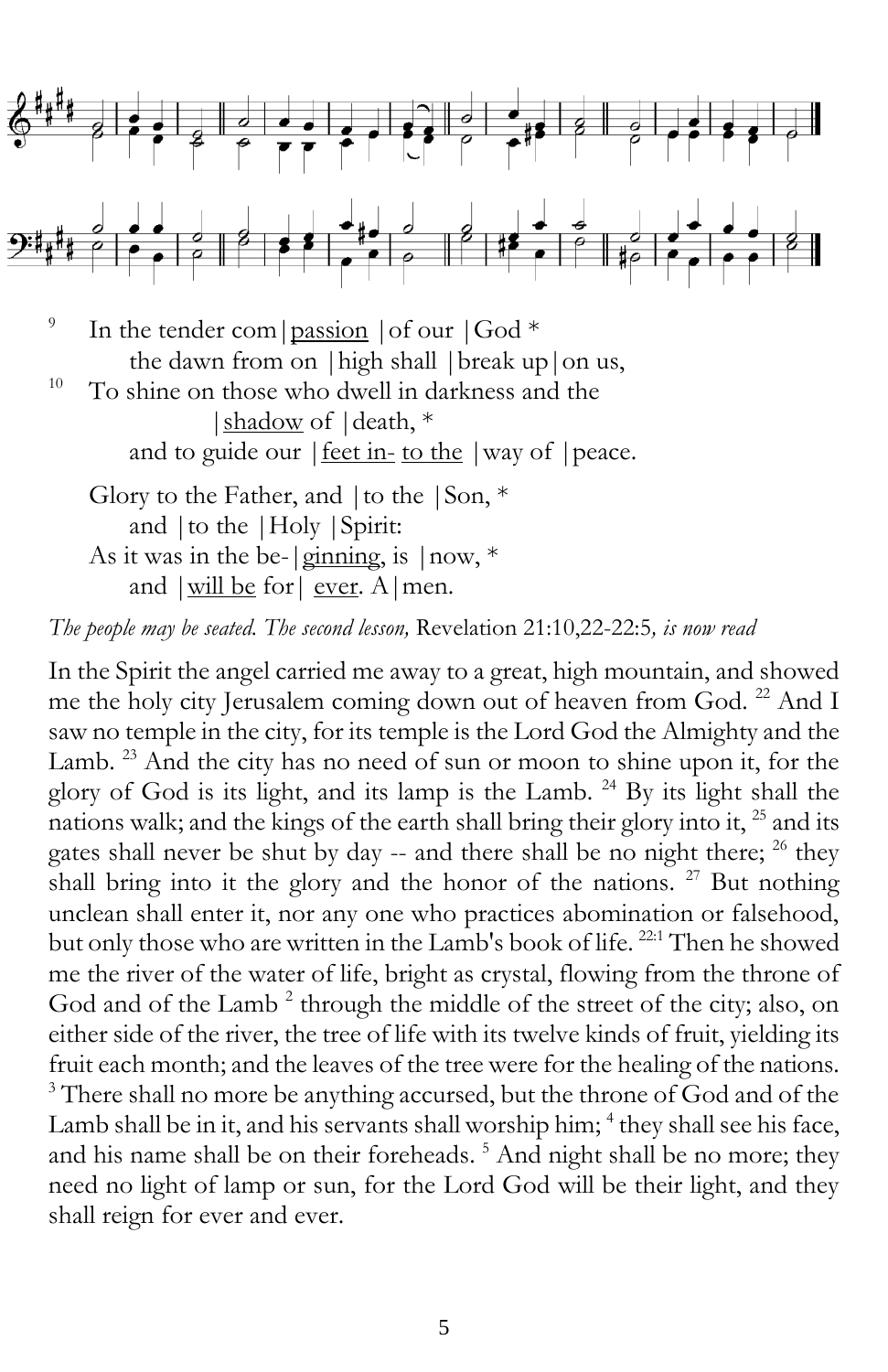*The Reader concludes*

The Word of the Lord. *People* Thanks be to God.

*All stand and join in singing* Canticle 21, Te Deum laudamus



- <sup>1</sup> You are God: we **praise you**; You are the Lord: we ac**claim you**;
- <sup>2</sup> You are the eternal **Father:** All creation **worships you**.
- <sup>3</sup> To you all angels, all the powers of **heaven,** Cherubim and Seraphim, sing in endless **praise:**
- <sup>4</sup> Holy, holy, holy Lord, God of power and **might,** heaven and earth are full of your **glory**.
- <sup>5</sup> The glorious company of apostles **praise you**. The noble fellowship of prophets **praise you**.
- <sup>6</sup> The white-robed army of martyrs **praise you**. Throughout the world the holy Church ac**claims you;**
- <sup>7</sup> Father, of majesty un**bounded**, your true and only Son, worthy of all **worship**,
- 8 and the Holy **Spirit,** advocate and **guide.**
- <sup>9</sup> You, Christ, are the king of **glory**, the eternal Son of the **Father.**
- <sup>10</sup> When you became man to set us **free** you did not shun the Virgin's **womb.**
- <sup>11</sup> You overcame the sting of **death** and opened the kingdom of heaven to all be**lievers**.
- <sup>12</sup> You are seated at God's right hand in **glory**. We believe that you will come and be **our judge**.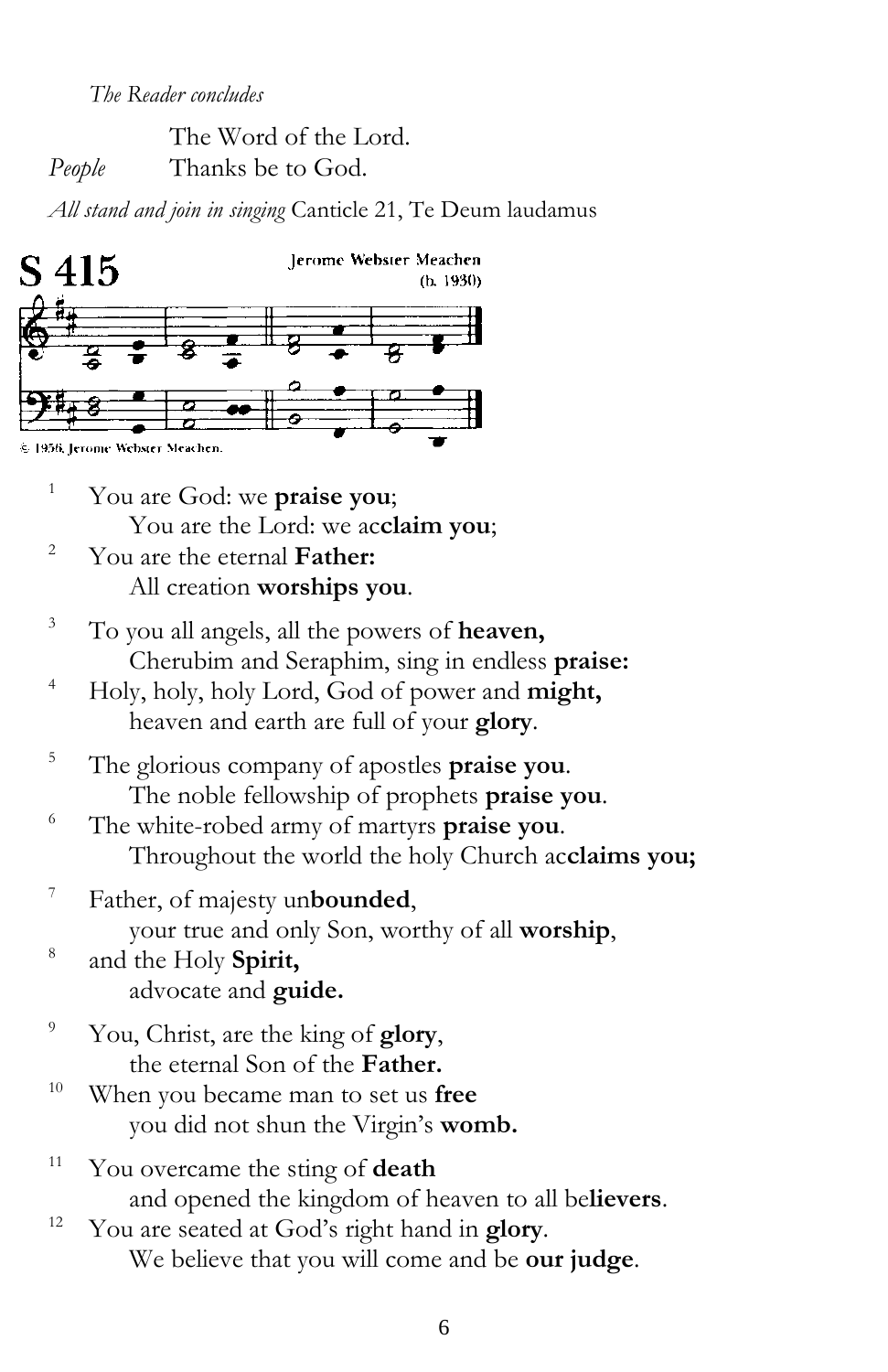- <sup>13</sup> Come then, Lord, and help your **people,** bought with the price of your own **blood**,
- <sup>14</sup> and bring us with your **saints** to glory ever**lasting**.

*The People may be seated, The third lesson,* John 14:23-29*, is now read.*

Jesus said to Judas (not Iscariot), "If a man loves me, he will keep my word, and my Father will love him, and we will come to him and make our home with him. <sup>24</sup> He who does not love me does not keep my words; and the word which you hear is not mine but the Father's who sent me. <sup>25</sup> "These things I have spoken to you, while I am still with you.  $26$  But the Counselor, the Holy Spirit, whom the Father will send in my name, he will teach you all things, and bring to your remembrance all that I have said to you.  $2^7$  Peace I leave with you; my peace I give to you; not as the world gives do I give to you. Let not your hearts be troubled, neither let them be afraid. <sup>28</sup> You heard me say to you, 'I go away, and I will come to you.' If you loved me, you would have rejoiced, because I go to the Father; for the Father is greater than I.  $^{29}$  And now I have told you before it takes place, so that when it does take place, you may believe.

#### **The Apostles' Creed** BCP p. 96

*All stand as the Officiant rises. The Officiant introduces the Creed, saying*

In the assurance of eternal life given at Baptism, let us proclaim our faith and say,

#### *Celebrant and People*

I believe in God, the Father almighty, creator of heaven and earth. I believe in Jesus Christ, his only Son, our Lord. He was conceived by the power of the Holy Spirit and born of the Virgin Mary. He suffered under Pontius Pilate, was crucified, died, and was buried. He descended to the dead. On the third day he rose again. He ascended into heaven, and is seated at the right hand of the Father. He will come again to judge the living and the dead. I believe in the Holy Spirit, the holy catholic Church,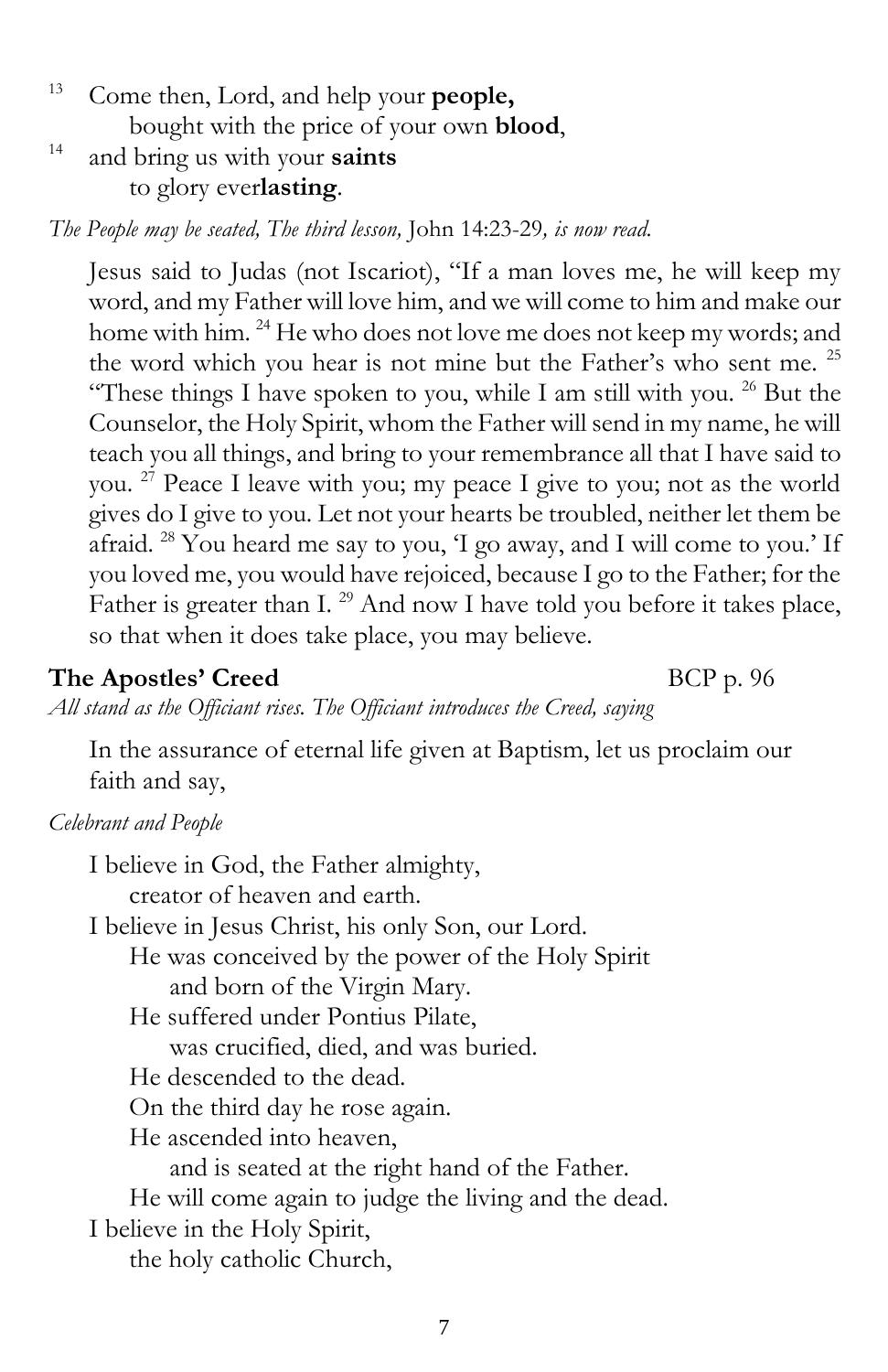the communion of saints, the forgiveness of sins, the resurrection of the body, and the life everlasting. Amen.

#### **Welcome & Announcements**

*The People may be seated for the Welcome*  $\mathcal{O}$  *Announcements.* 

#### **The Offering**

*During the singing of the Offertory, the ushers will collect the people's offerings.*

**Offertory Hymn 380** *Allan Bullard (b. 1947)*

God in Mine Eternity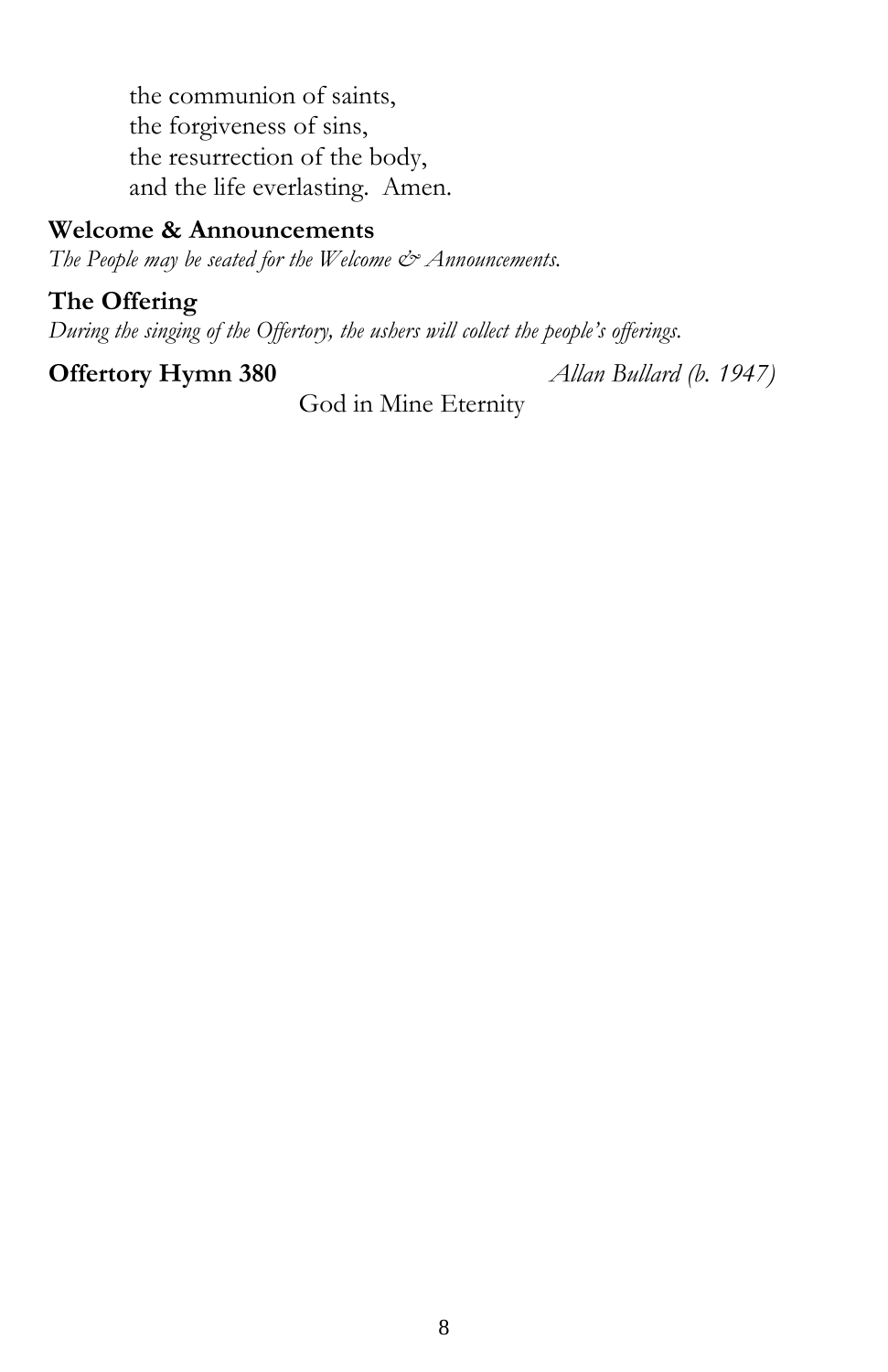### **THE PRAYERS** BCP <sup>P</sup>. 97

*All stand as the Officiant rises. The Officiant begins*

The Lord be with you.

*People* And also with you.

*Officiant* Let us pray.

*The Officiant and People sing*



#### **The Suffrages** BCP p. 98

| People | Officiant Save your people, Lord, and bless your inheritance;<br>Govern and uphold them, now and always. |
|--------|----------------------------------------------------------------------------------------------------------|
| People | <i>Officiant</i> Day by day we bless you;<br>We praise your name for ever.                               |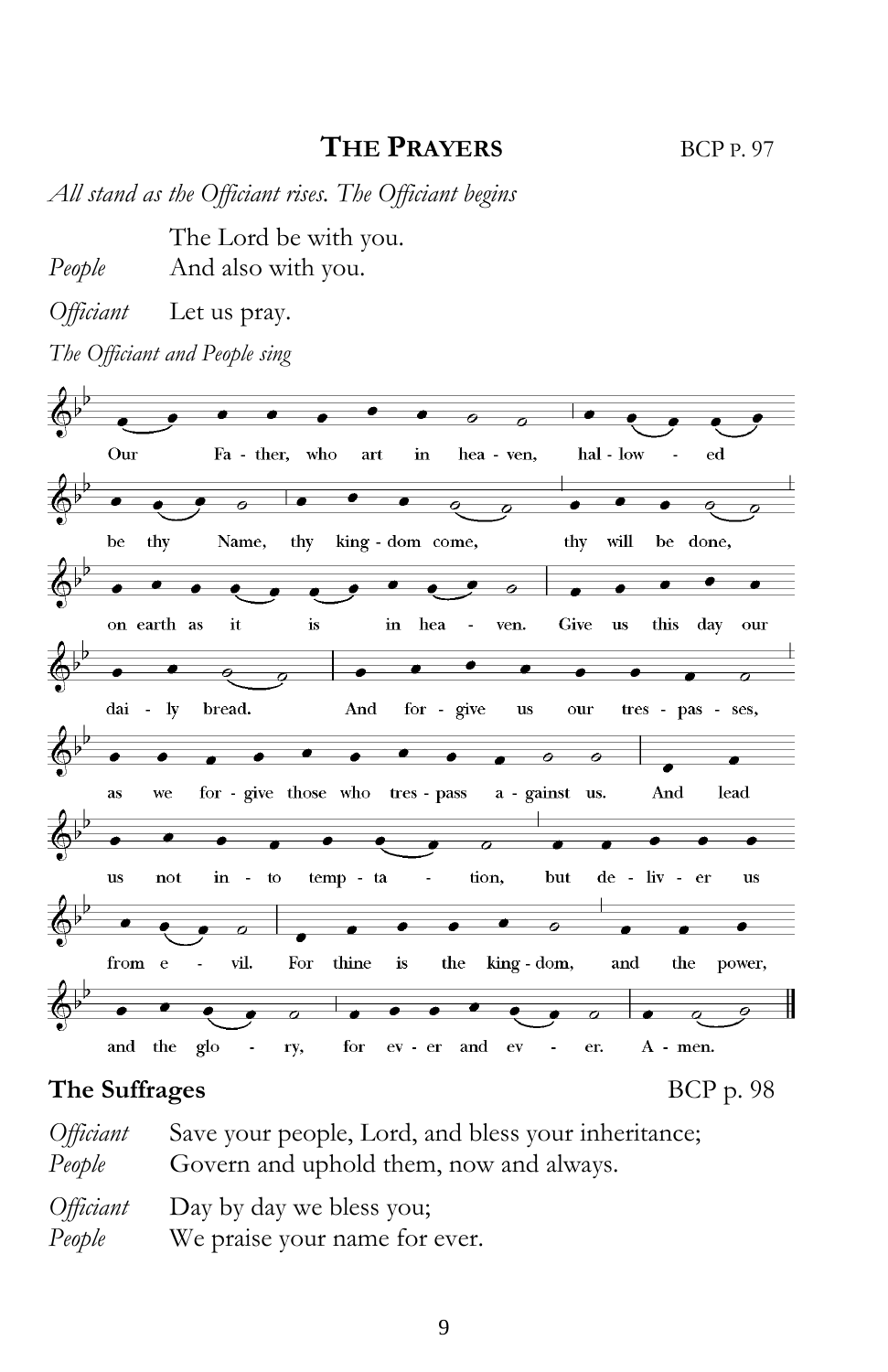| 10 |  |  |
|----|--|--|

| Officiant | Lord, show us your love and mercy; |
|-----------|------------------------------------|
| People    | For we put our trust in you.       |
| Officiant | In you, Lord, is our hope;         |
| People    | And we shall never hope in vain.   |

*Officiant* Lord, keep us from all sin today; *People* Have mercy on us, Lord, have mercy.

#### **The Collect for the Day** BCP p. 224

O God, you have prepared for those who love you such good things as surpass our understanding: Pour into our hearts such love towards you, that we, loving you in all things and above all things, may obtain your promises, which exceed all that we can desire; through Jesus Christ our Lord, who lives and reigns with you and the Holy Spirit, one God, for ever and ever.

*Amen.*

#### **A Collect for Sundays** BCP p. 98

O God, you make us glad with the weekly remembrance of the glorious resurrection of your Son our Lord: Give us this day such blessing through our worship of you, that the week to come may be spent in your favor; through Jesus Christ our Lord.

*Amen.*

#### **A Collect for Mission** BCP p. 101

Lord Jesus Christ, you stretched out your arms of love on the hard wood of the cross that everyone might come within the reach of your saving embrace: So clothe us in your Spirit that we, reaching forth our hands in love, may bring those who do not know you to the knowledge and love of you; for the honor of your Name.

*Amen.*

#### **The Intercessions**

*The People remain standing. The Officiant bids the Intercessions and Thanksgivings At the conclusion of the Intercessions, the Officiant says*

|        | The Lord be with you.        |
|--------|------------------------------|
| People | And also with you.           |
|        | <i>Officiant</i> Let us pray |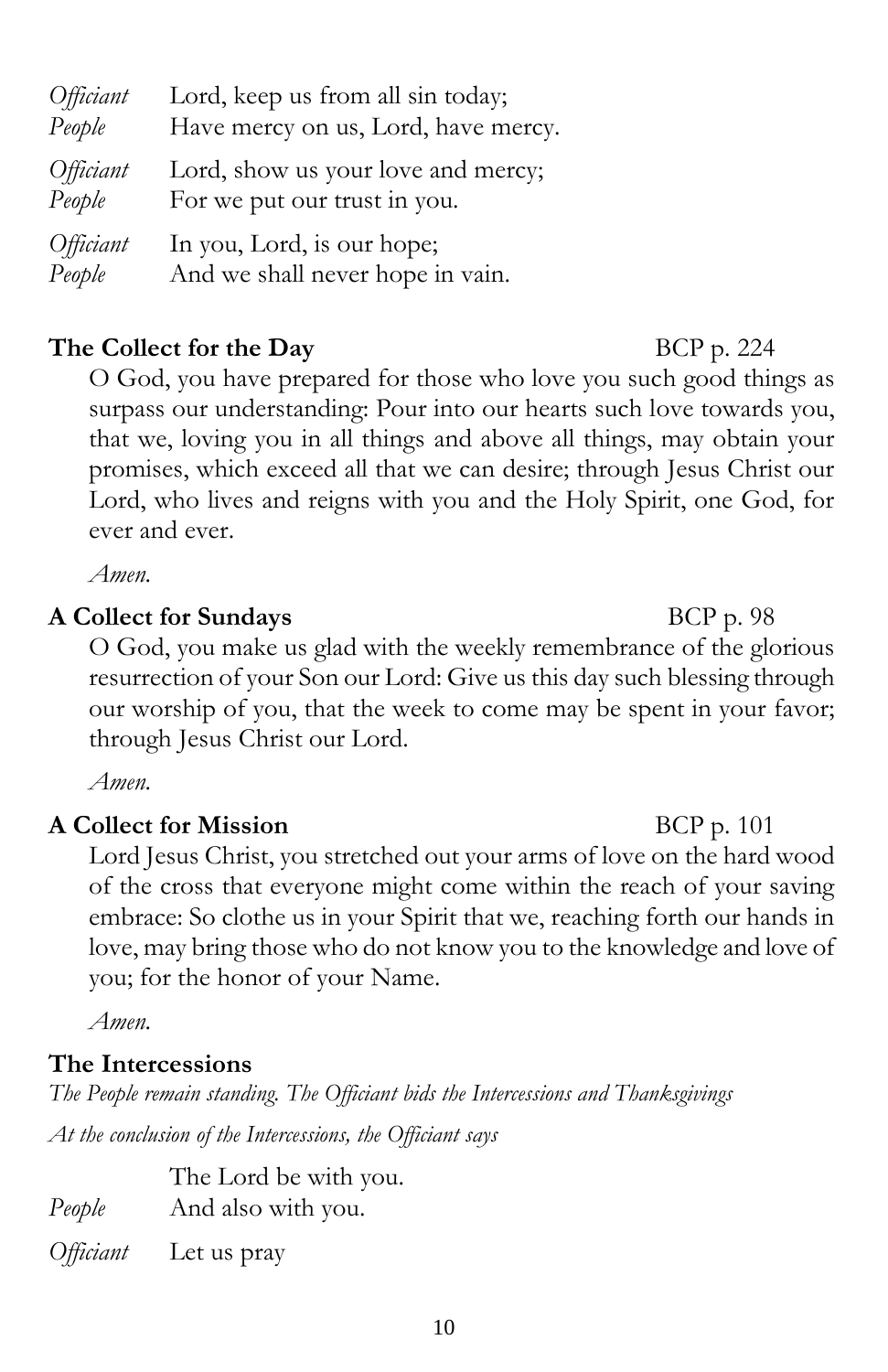Almighty God, you have given us grace at this time with one accord to make our common supplication to you; and you have promised through your well-beloved Son that when two or three are gathered together in his Name you will be in the midst of them: Fulfill now, O Lord, our desires and petitions as may be best for us; granting to us in this world knowledge of your truth, and in the age to come life everlasting. *Amen.*

#### **Office Hymn 589** *Walden*

Almighty God, your word is cast

*The Officiant concludes*

|        | Let us bless the Lord. |
|--------|------------------------|
| People | Thanks be to God.      |

*Officiant* The grace of our Lord Jesus Christ, and the love of God, and the fellowship of the Holy Spirit, be with us all evermore. *Amen.*

*The People remain standing and sing the Processional Hymn.*

#### **Processional Hymn 521** C*helsea Square*

Put forth, o God, thy Spirit's might

#### **The Dismissal**

*A Minister dismisses the assembly, first saying*

The Lord be with you.

*People* And also with you.

*Minister* Let us go forth in the name of Christ. Alleluia! Alleluia! *People* Thanks be to God. Alleluia! Alleluia!

### **Postlude**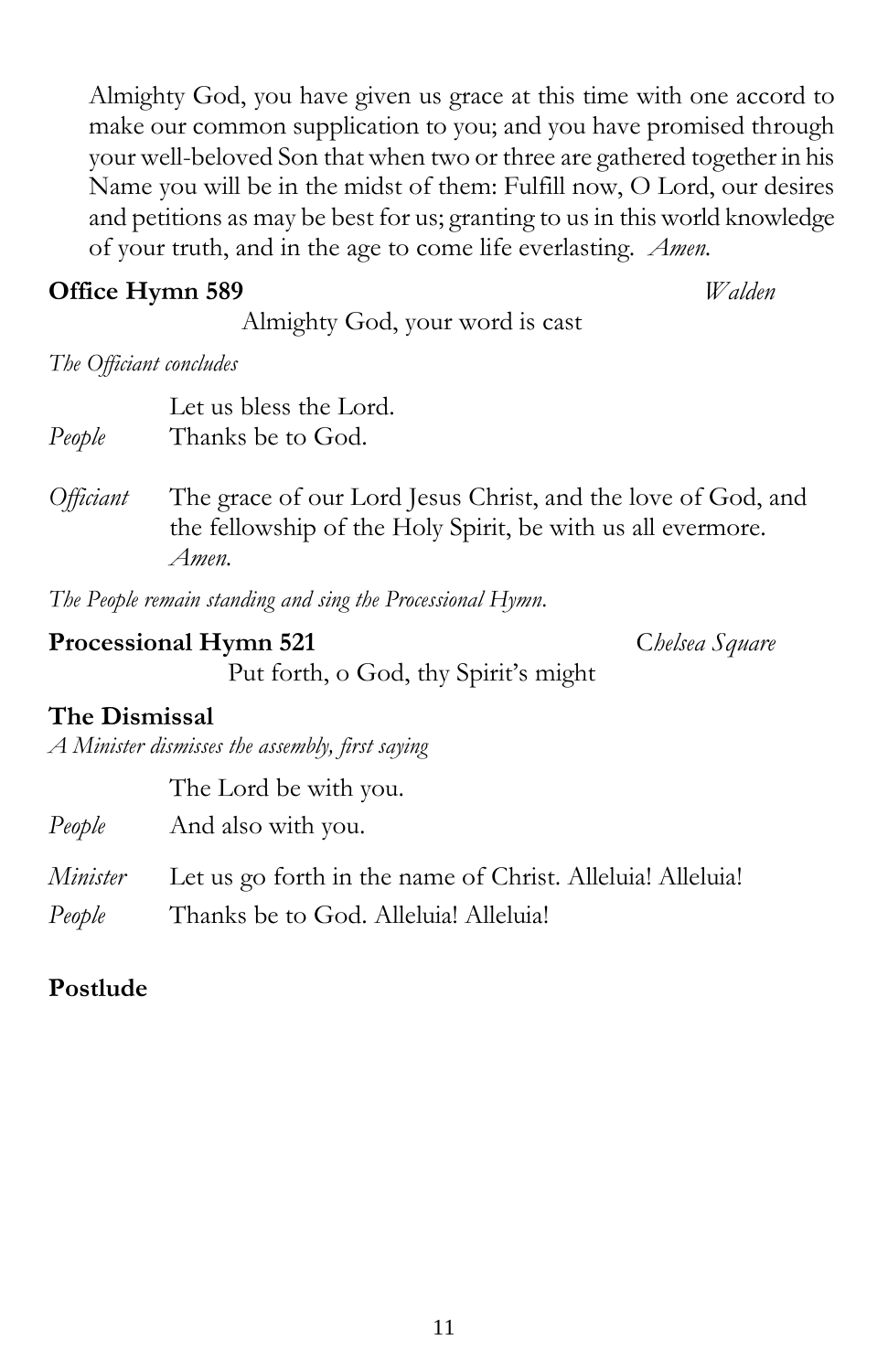#### **SERVING IN TODAY'S LITURGY:**

#### **RECENT ATTENDANCE:**

26 15 May, Fifth Sunday After Easter

### **THIS WEEK AT SAINT JOHN'S:**

| Today     | 10:00 AM           | Morning Prayer: Sixth Sunday of Easter   |
|-----------|--------------------|------------------------------------------|
|           | $11:15$ AM         | Fellowship Time in the Great Hall        |
|           | 11:30 AM           | 4th Sunday Pot-luck                      |
| Wednesday | 6:00 PM            | Choir Rehearsal                          |
| Sunday    | $10:00$ AM         | Morning Prayer: Seventh Sunday of Easter |
|           | $11:15 \text{ AM}$ | Fellowship Time in the Great Hall        |

The church office is staffed from 9:00AM until 2:00PM, Tuesday and Wednesday. Outside of office hours or in an emergency, please call the Senior Warden at 251-709-2343. Th[e office@stjohnsmobile.org](mailto:office@stjohnsmobile.org) email account will be checked regularly.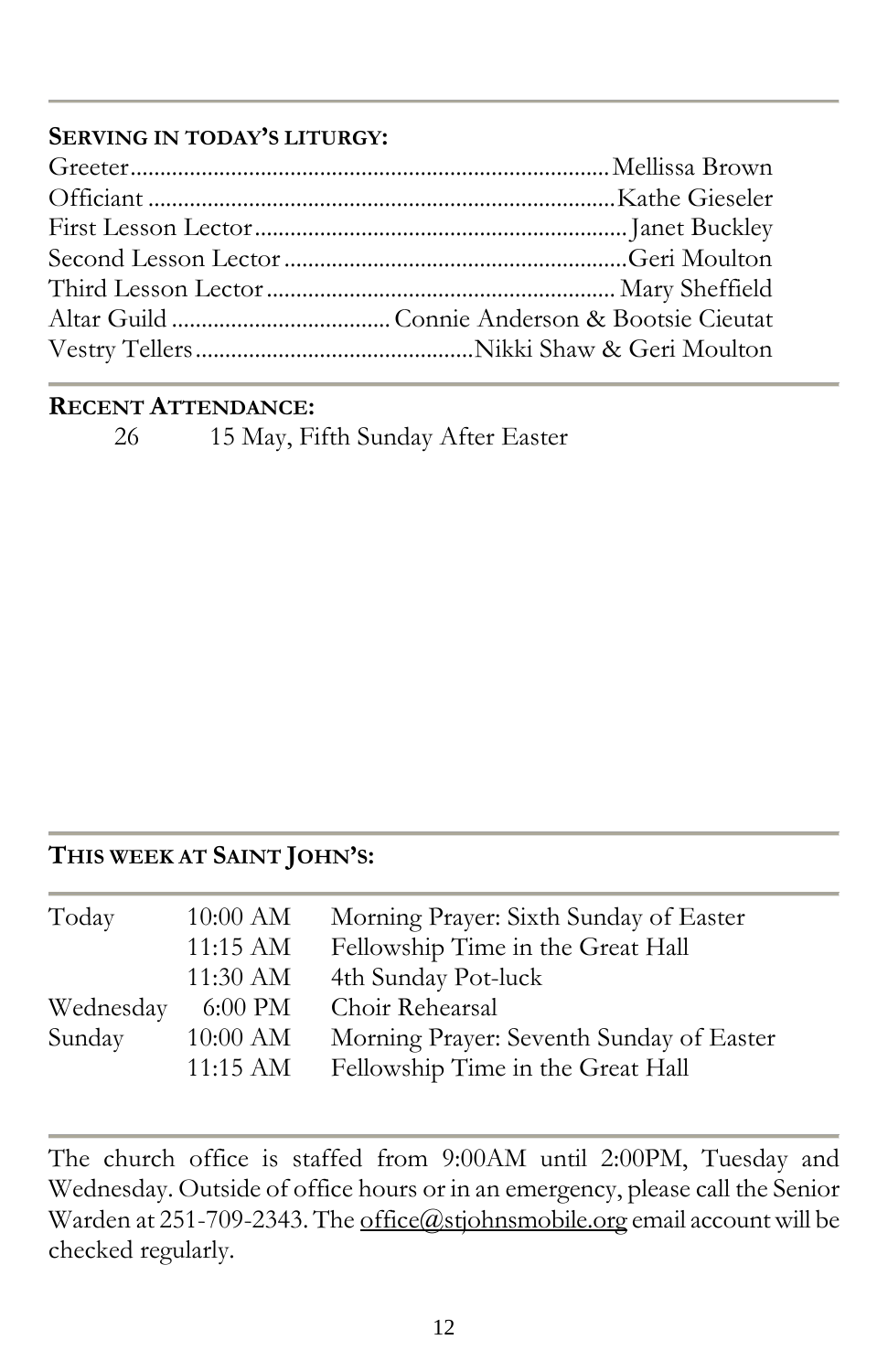PLEASE REMEMBER IN YOUR PRAYERS:

- **Our sisters and brothers** Mitchell Schlegel, Neva Bache, Irene Yeager, Carolyn Pearce, Ashley Garris, Jerry Fulford, James Christiansen, Audrey Garner, Joyce Lee, Jayson Chestang.
- **Our sisters and brothers who cannot be with us:** Marian Boykin, Bob & Paula Ross, Ron & Marie Brown, Budd McLean, Mary Catherine Warren.
- **Our family and friends:** Doug Turner, Darrell Thaxton, Bob Sheffield, Steve Wood, Carla Peacock, Carol Unsworth, Susan Hansen, Bill Cutts, Pam Garner, Karl Gieseler, Keith Matthews, Randy Dunn, Sharon Lee Nolan, Willie Douglas, Gail Savage, Daniel Day, Shirley Cochran, Peggy Sheffield, Cliff Federle, Helen Guthrie, Eddie Hun, Katelynn Tillman, Karen Twilley, Nancy Payne, Donna Pigg, Tiffany Matthews, Betty Williams, Latecia Cushion Knight, Bonnie Jernigan, Britney Butler, Neal Tourné, Sandy Michel, Connor Crist, Paul Nelson
- **Our sisters and brothers serving in the Armed Forces:**  Nicholas Boykin, Joshua Maddox, Ryan Hurt, Jacob Hester-Heard, Marcus Rich, Ross Hussmann, Ellis Garner, Eric Mattoon.

**Those who have died:** Howard Yeager.